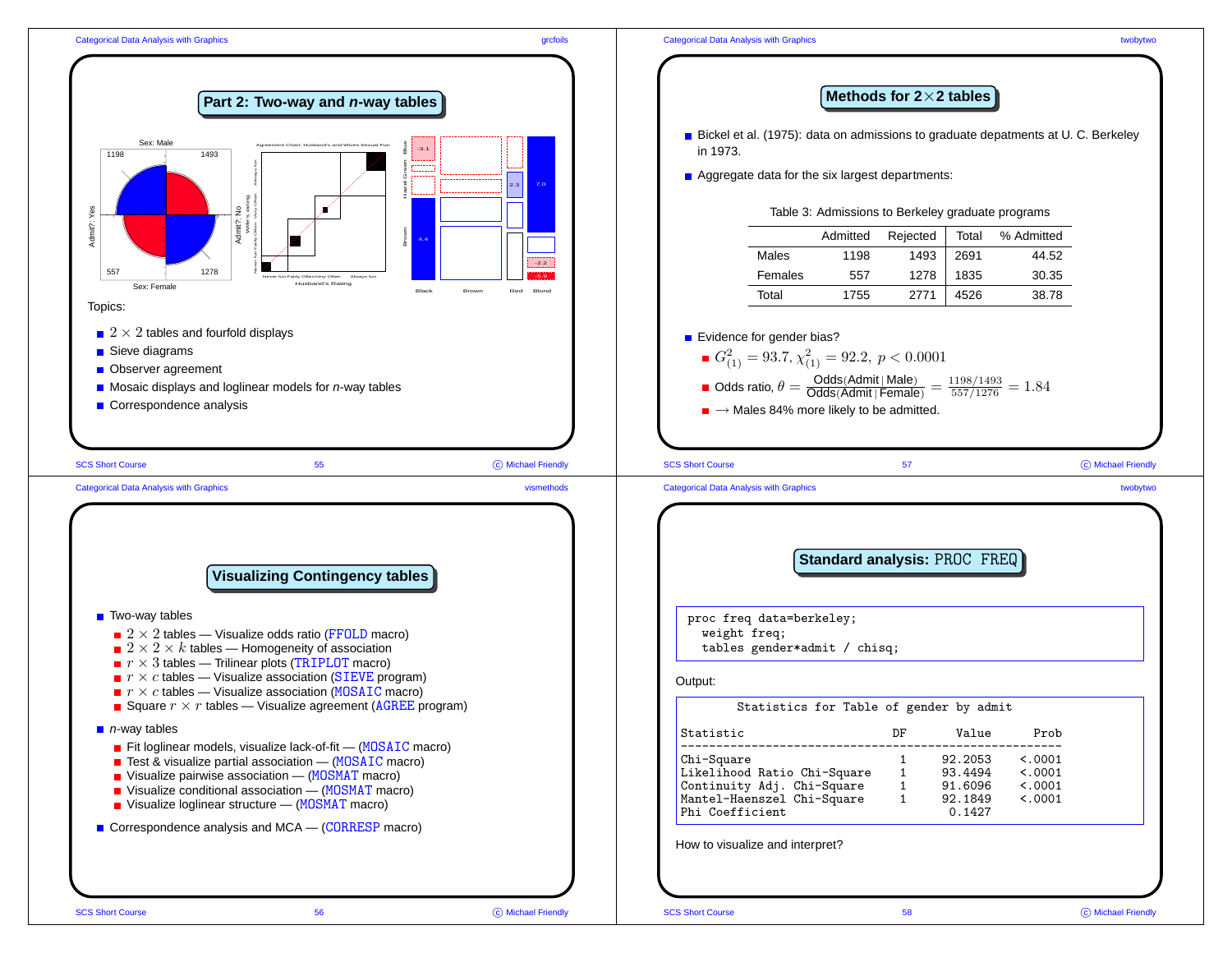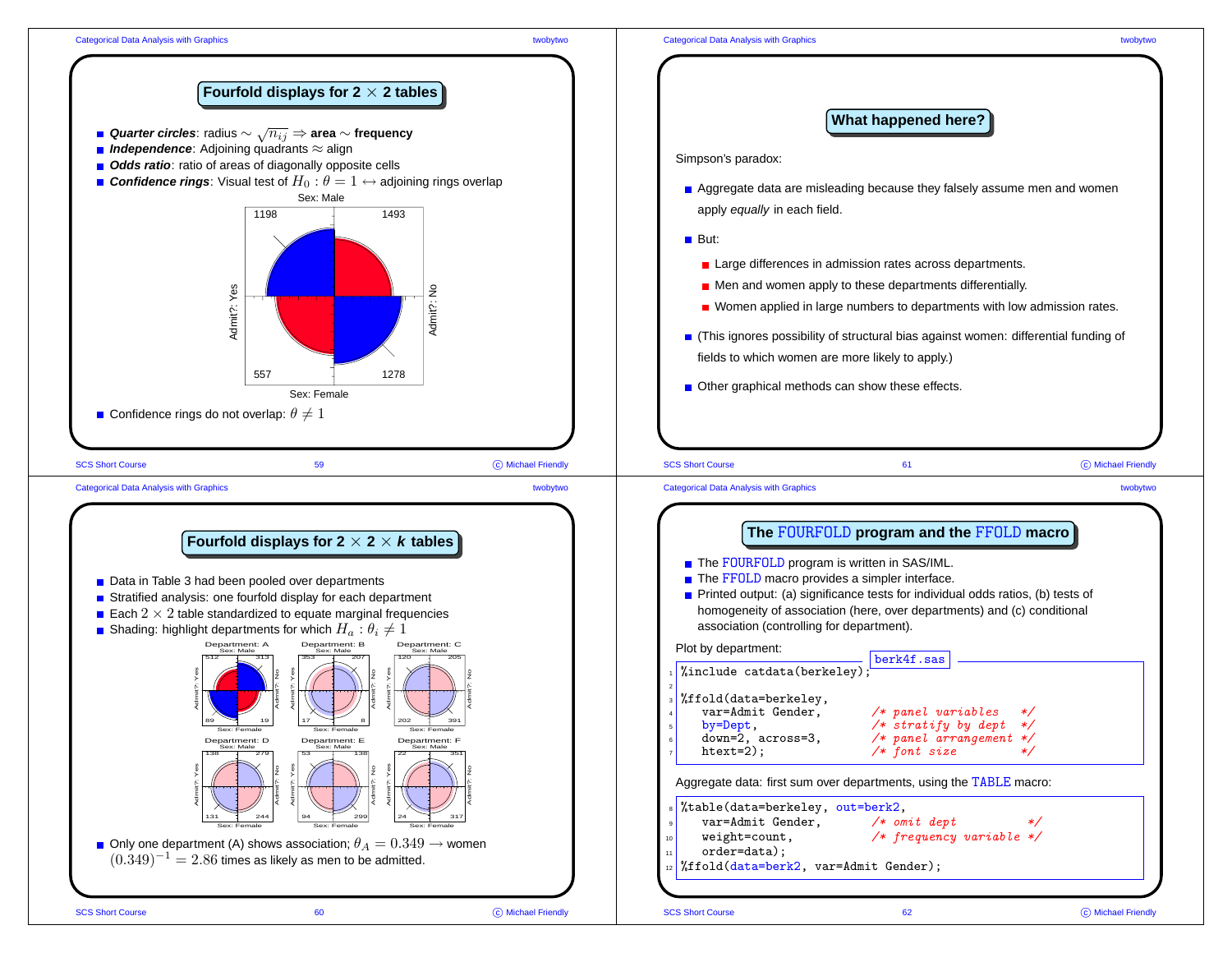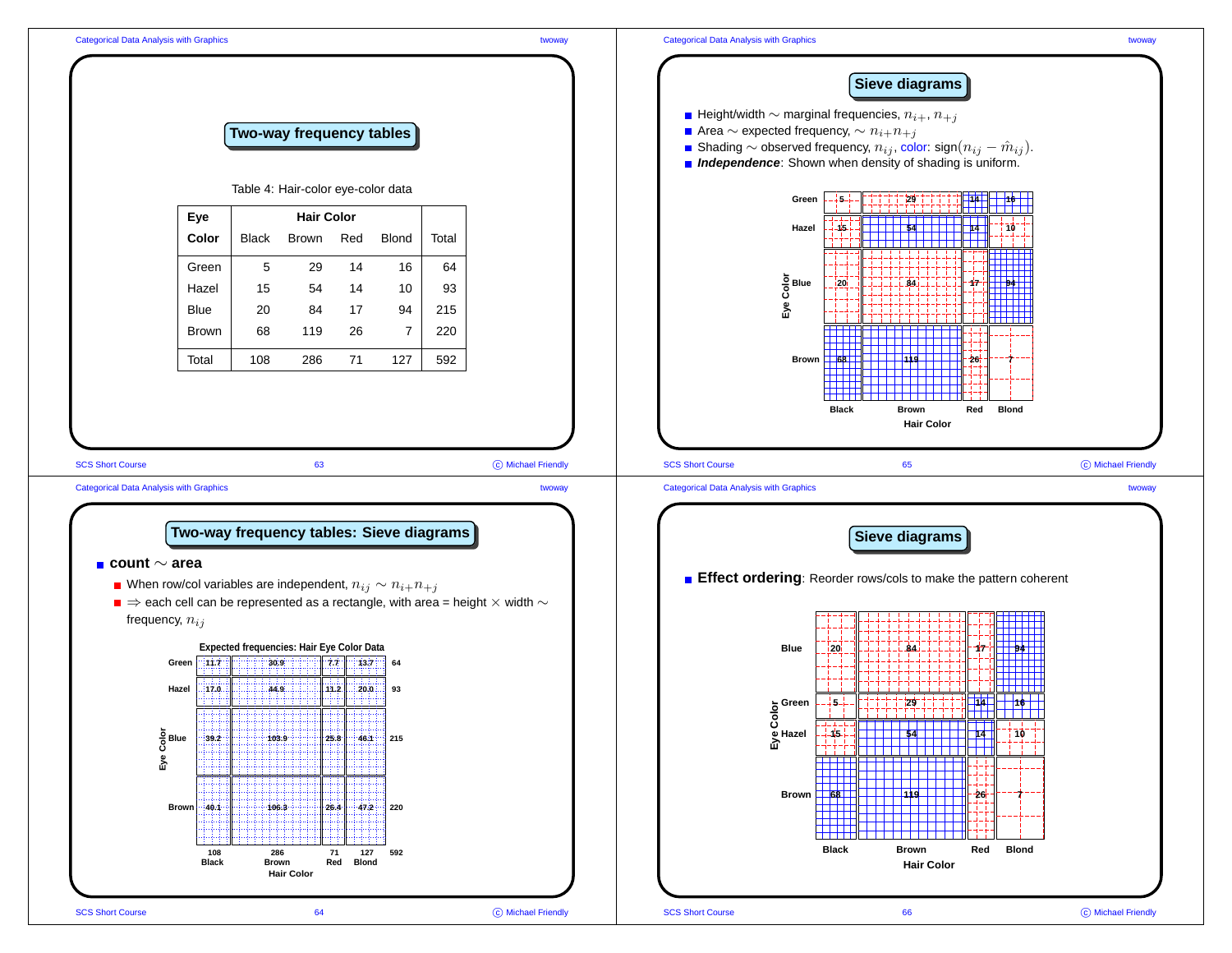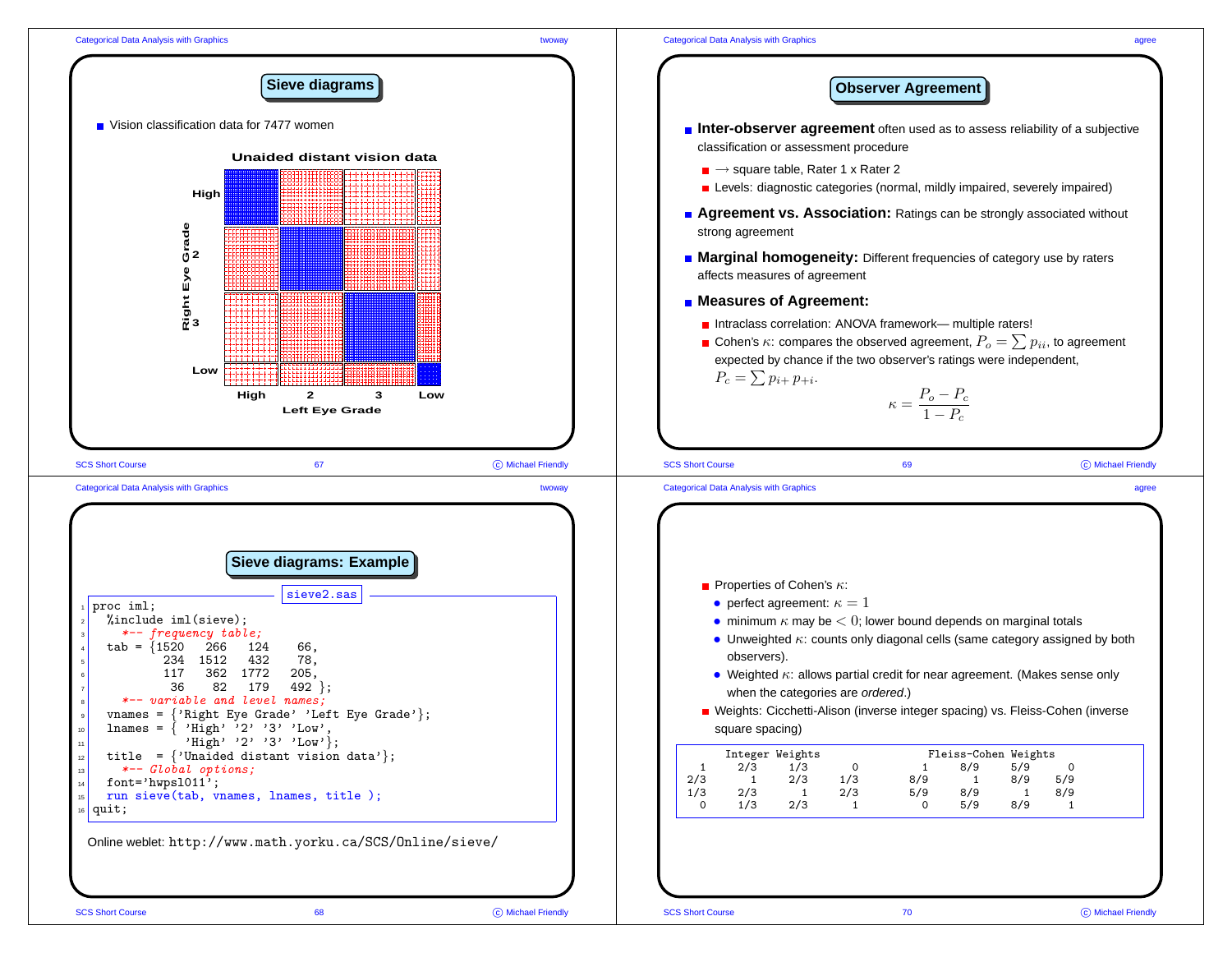|                                                                                                                                                                                       |                                  |                             |                      |                | Computing $\kappa$ with SAS                                                                                                                                                                                                                                                                                                                                                         |
|---------------------------------------------------------------------------------------------------------------------------------------------------------------------------------------|----------------------------------|-----------------------------|----------------------|----------------|-------------------------------------------------------------------------------------------------------------------------------------------------------------------------------------------------------------------------------------------------------------------------------------------------------------------------------------------------------------------------------------|
|                                                                                                                                                                                       |                                  | Cohen's $\kappa$ : Example  |                      |                | Output (CA weights):                                                                                                                                                                                                                                                                                                                                                                |
|                                                                                                                                                                                       |                                  |                             |                      |                | Statistics for Table of Husband by Wife                                                                                                                                                                                                                                                                                                                                             |
| The table below summarizes responses of 91 married couples to a questionnaire item,                                                                                                   |                                  |                             |                      |                | Test of Symmetry                                                                                                                                                                                                                                                                                                                                                                    |
| Sex is fun for me and my partner (a) Never or occasionally, (b) fairly often, (c)<br>very often, (d) almost always.                                                                   |                                  |                             |                      |                | Statistic (S)<br>3.8778<br>DF<br>6<br>Pr > S<br>0.6932                                                                                                                                                                                                                                                                                                                              |
|                                                                                                                                                                                       | --------- Wife's Rating -------- |                             |                      |                | Kappa Statistics                                                                                                                                                                                                                                                                                                                                                                    |
| Husband's<br>fun<br>Rating                                                                                                                                                            | Never Fairly<br>often            | Very<br>Often               | Almost<br>always     | SUM            | Value<br>ASE<br>95% Confidence Limits<br>Statistic                                                                                                                                                                                                                                                                                                                                  |
| Never fun<br>Fairly often<br>Very often<br>1<br>Almost always<br>2                                                                                                                    | 8<br>5 <sub>5</sub>              | $\overline{2}$<br>3<br>4    | 3<br>9               | 19<br>20<br>19 | 0.1293<br>0.0686<br>Simple Kappa<br>$-0.0051$<br>0.2638<br>Weighted Kappa<br>0.0839<br>0.0783<br>0.3909<br>0.2374                                                                                                                                                                                                                                                                   |
|                                                                                                                                                                                       |                                  | $8 - 8$                     | $9 \quad \Box$<br>14 | 33             | Sample Size = 91                                                                                                                                                                                                                                                                                                                                                                    |
| 12<br>SUM                                                                                                                                                                             | 28                               | 18                          | 33                   | 91             | Using Fleiss-Cohen weights:                                                                                                                                                                                                                                                                                                                                                         |
|                                                                                                                                                                                       |                                  |                             |                      |                | Weighted Kappa<br>0.3320<br>0.0973<br>0.5227<br>0.1413                                                                                                                                                                                                                                                                                                                              |
|                                                                                                                                                                                       |                                  | 71                          |                      |                | C Michael Friendly<br><b>SCS Short Course</b><br>C Michael Friendly<br>73<br><b>Categorical Data Analysis with Graphics</b><br>agree                                                                                                                                                                                                                                                |
|                                                                                                                                                                                       |                                  | Computing $\kappa$ with SAS |                      |                | Observer agreement: Multiple strata                                                                                                                                                                                                                                                                                                                                                 |
| <b>SCS Short Course</b><br><b>Categorical Data Analysis with Graphics</b>                                                                                                             |                                  |                             |                      |                | ■ When the individuals rated fall into multiple groups, one can test for:                                                                                                                                                                                                                                                                                                           |
| PROC FREQ: Use AGREE option on TABLES statement                                                                                                                                       |                                  |                             |                      |                | Agreement within each group                                                                                                                                                                                                                                                                                                                                                         |
| Gives both unweighted and weighted $\kappa$ (default: CA weights)<br>AGREE (wt=FC) uses Fleiss-Cohen weights                                                                          |                                  |                             |                      |                | Overall agreement (controlling for group)                                                                                                                                                                                                                                                                                                                                           |
| <b>Bowker's (Bowker, 1948) test of symmetry:</b> $H_0: p_{ij} = p_{ji}$                                                                                                               |                                  | kappa3.sas                  |                      |                | Homogeneity: Equal agreement across groups                                                                                                                                                                                                                                                                                                                                          |
|                                                                                                                                                                                       |                                  |                             |                      |                | Example: Diagnostic classification of mulitiple sclerosis by two neurologists, for two<br>populations (Landis and Koch, 1977)                                                                                                                                                                                                                                                       |
| do Husband = $1$ to $4$ ;<br>$= 1 to 4;$<br>do Wife                                                                                                                                   |                                  |                             |                      |                | Winnipeg patients<br>New Orleans patients<br>NO rater:                                                                                                                                                                                                                                                                                                                              |
| input count @@;<br>output;                                                                                                                                                            |                                  |                             |                      |                | Cert Prob Pos Doubt<br>Cert Prob Pos Doubt<br>--------------------<br>--------------------                                                                                                                                                                                                                                                                                          |
| i title 'Kappa for Agreement';<br>$2$ data fun;<br>end; end;<br>datalines;<br>$\overline{7}$<br>$\mathbf{7}$<br>2<br>3<br>$\overline{7}$<br>3<br>2<br>8<br>9<br>5<br>4<br>1<br>9<br>8 |                                  |                             |                      |                | Winnipeg rater:<br>Certain MS<br>38 5<br>$\circ$<br>5<br>$\mathbf{3}$<br>0<br>$\mathbf 0$<br>1<br>$\begin{bmatrix} 3 & 11 \\ 2 & 13 \\ 1 & 2 \end{bmatrix}$<br>$\begin{array}{cccc} 33 & 11 & 3 & 0 \\ 10 & 14 & 5 & 6 \\ 3 & 7 & 3 & 10 \end{array}$<br>Probable<br>$\begin{array}{c} 4 \\ 3 \\ 4 \end{array}$<br>$\mathbf{O}$<br>$4\overline{ }$<br>Possible<br>Doubtful MS<br>14 |
| 14<br>2<br>$14$ proc freq;<br>weight count;                                                                                                                                           |                                  |                             |                      |                | Analysis:                                                                                                                                                                                                                                                                                                                                                                           |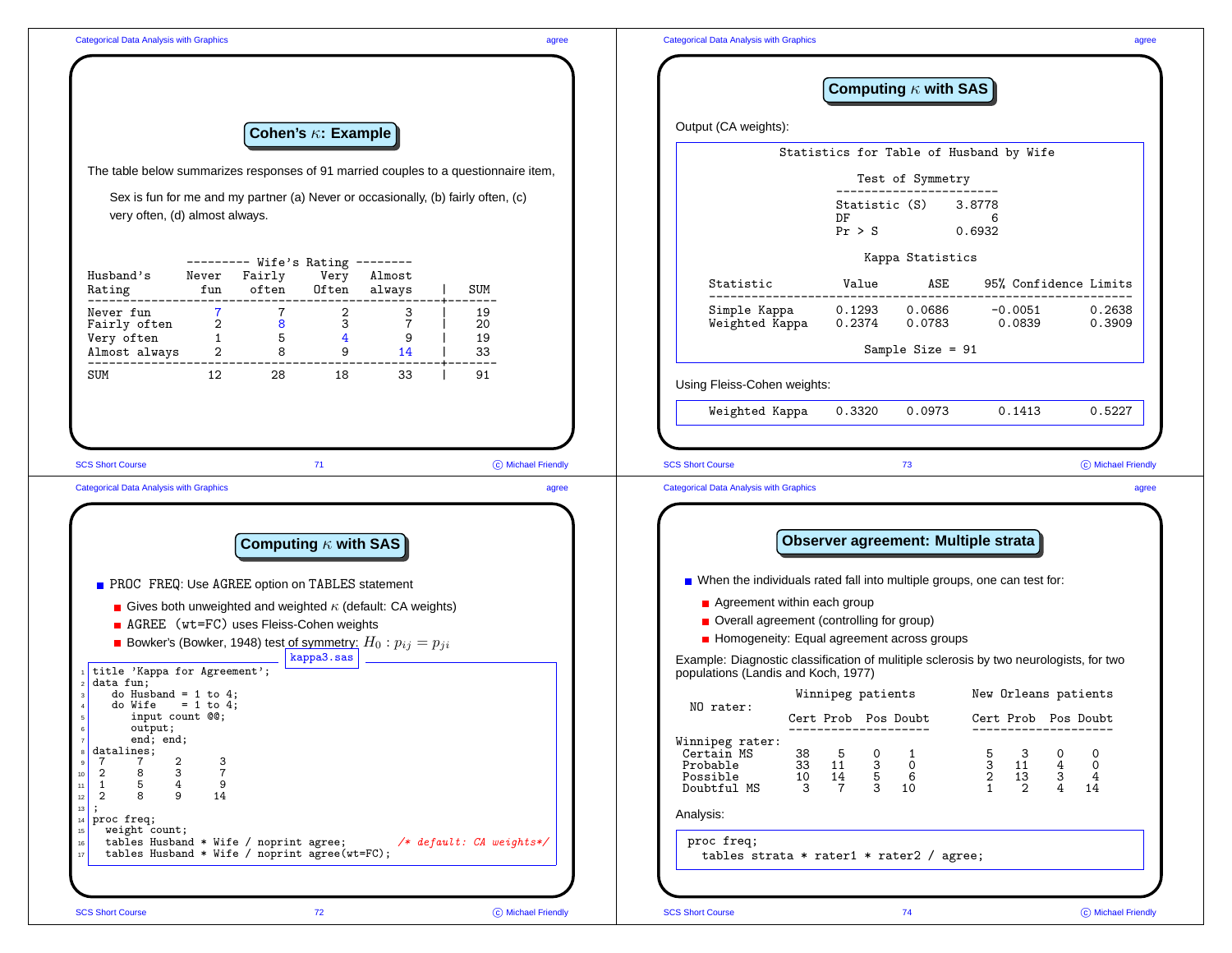|                                                                                                                        | msdiag.sas                                                                                      |                             |                                                                           |                                     |                                                        | Observer agreement: Multiple strata            |                    |
|------------------------------------------------------------------------------------------------------------------------|-------------------------------------------------------------------------------------------------|-----------------------------|---------------------------------------------------------------------------|-------------------------------------|--------------------------------------------------------|------------------------------------------------|--------------------|
| data msdiag;<br>do N_rating = 1 to 4;                                                                                  | do patients='Winnipeg ', 'New Orleans';                                                         |                             | Output, strata 2: (Winnipeg patients):                                    |                                     |                                                        |                                                |                    |
| do W_rating = 1 to 4;<br>input count @;<br>output;                                                                     |                                                                                                 |                             |                                                                           | Controlling for patients=Winnipeg   |                                                        | Statistics for Table 2 of N_rating by W_rating |                    |
| end;<br>end;<br>end;                                                                                                   |                                                                                                 |                             |                                                                           |                                     | Test of Symmetry                                       |                                                |                    |
| datalines;<br>38 5 0 1<br>33 11 3 0                                                                                    | label N_rating = 'New Orleans neurologist'<br>$W_{\text{rating}} = \text{Winnipeg neurologist}$ |                             |                                                                           | DF                                  | Statistic (S) 46.7492<br>$Pr > S$ <.0001               | 6                                              |                    |
| 10 14 5 6<br>3 7 3 10                                                                                                  |                                                                                                 |                             |                                                                           |                                     | Kappa Statistics                                       |                                                |                    |
| 5 3 0 0<br>3 11 4 0<br>2 13 3 4                                                                                        |                                                                                                 |                             | Statistic                                                                 | Value ASE                           |                                                        | 95% Confidence Limits                          |                    |
| 1 2 4 14<br>$\cdot$                                                                                                    |                                                                                                 |                             | Simple Kappa<br>Weighted Kappa                                            | 0.2079<br>0.3797                    | 0.0505<br>0.0517                                       | 0.1091<br>0.2785                               | 0.3068<br>0.4810   |
| $24$ proc freq data=msdiag;                                                                                            | *-- Agreement, separately, and conrolling for Patients;                                         |                             |                                                                           |                                     | Sample Size = $149$                                    |                                                |                    |
| weight count;                                                                                                          | tables patients * N_rating * W_rating / norow nocol nopct agree;<br>75                          | C Michael Friendly<br>agree | <b>SCS Short Course</b><br><b>Categorical Data Analysis with Graphics</b> |                                     | 77                                                     |                                                |                    |
|                                                                                                                        | Observer agreement: Multiple strata                                                             |                             |                                                                           | Observer agreement: Multiple strata |                                                        |                                                | C Michael Friendly |
| <b>SCS Short Course</b><br><b>Categorical Data Analysis with Graphics</b><br>Output, strata 1: (New Orleans patients): |                                                                                                 |                             | Overall test:                                                             |                                     |                                                        | Summary Statistics for N_rating by W_rating    |                    |
|                                                                                                                        | Statistics for Table 1 of N_rating by W_rating<br>Controlling for patients=New Orleans          |                             |                                                                           |                                     | Controlling for patients<br>Overall Kappa Coefficients |                                                |                    |
|                                                                                                                        | Test of Symmetry                                                                                |                             | Statistic                                                                 | Value                               | ASE                                                    | 95% Confidence Limits                          |                    |
|                                                                                                                        | . - - - - - - -<br>Statistic (S) 9.7647<br>DF<br>6<br>Pr > S<br>0.1349                          |                             | Simple Kappa<br>Weighted Kappa                                            | 0.2338<br>0.4123                    | 0.0424<br>0.0422                                       | 0.1506<br>0.3296                               | 0.3170<br>0.4949   |
|                                                                                                                        | Kappa Statistics                                                                                |                             | Homogeneity test: $H_0: \kappa_1 = \kappa_2 = \ldots$                     |                                     |                                                        |                                                |                    |
| Statistic                                                                                                              | ASE<br>95% Confidence Limits<br>Value                                                           |                             |                                                                           | Tests for Equal Kappa Coefficients  |                                                        |                                                |                    |
| Simple Kappa<br>Weighted Kappa                                                                                         | 0.2965<br>0.0785<br>0.1427<br>0.4773<br>0.0730<br>0.3341                                        | 0.4504<br>0.6204            | Statistic<br>Simple Kappa                                                 |                                     | Chi-Square<br>0.9009                                   | DF<br>Pr > Chisq<br>0.3425<br>$\mathbf{1}$     |                    |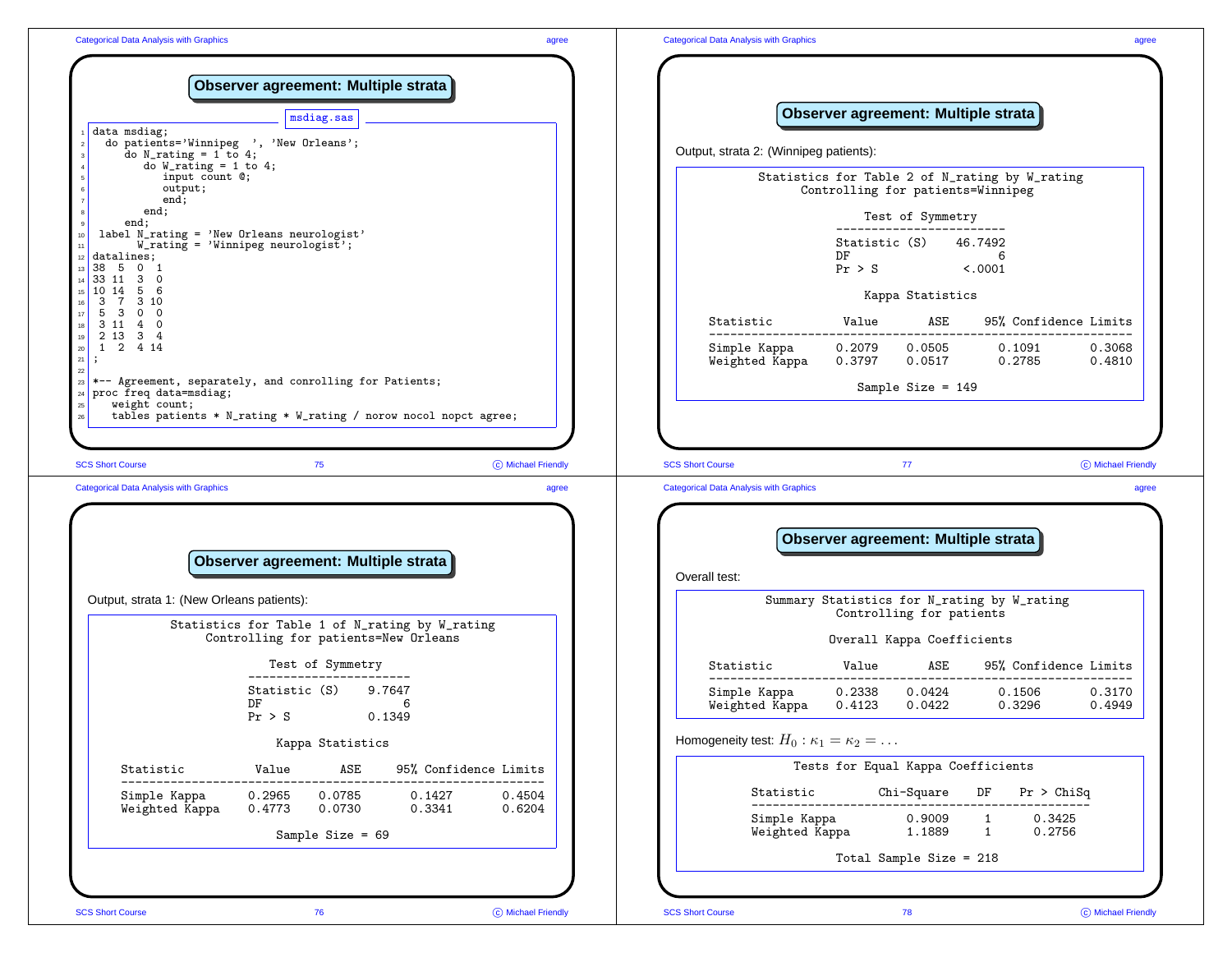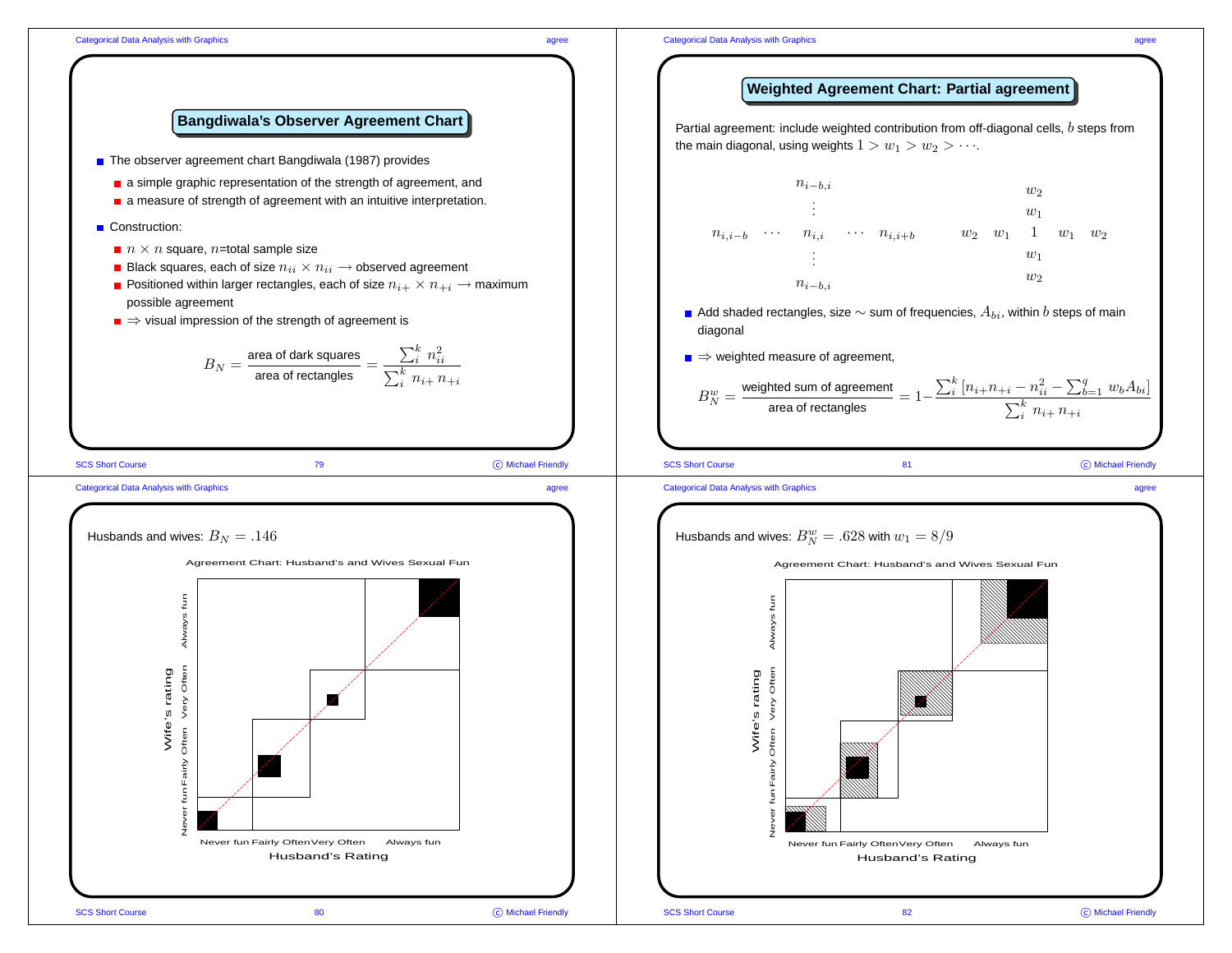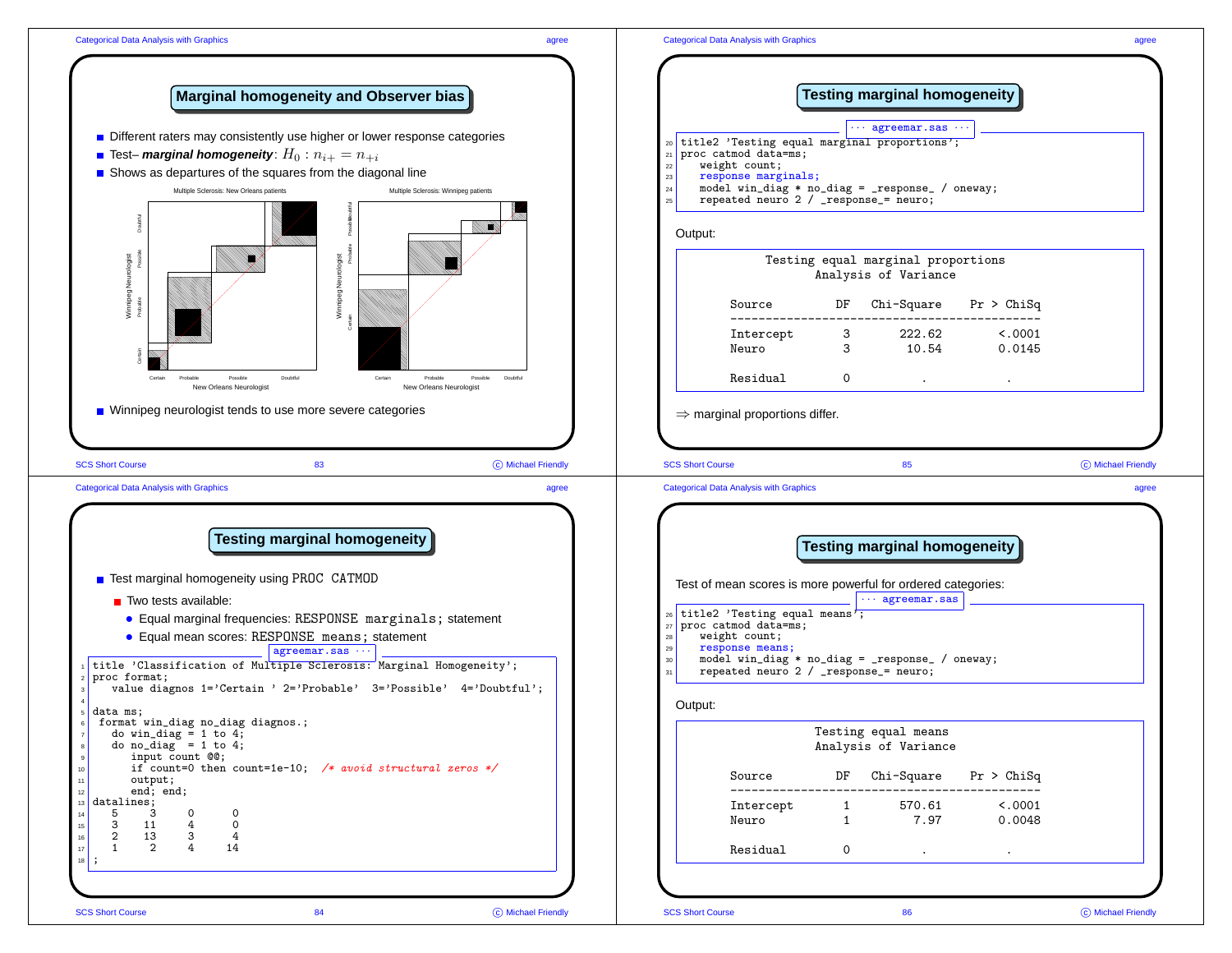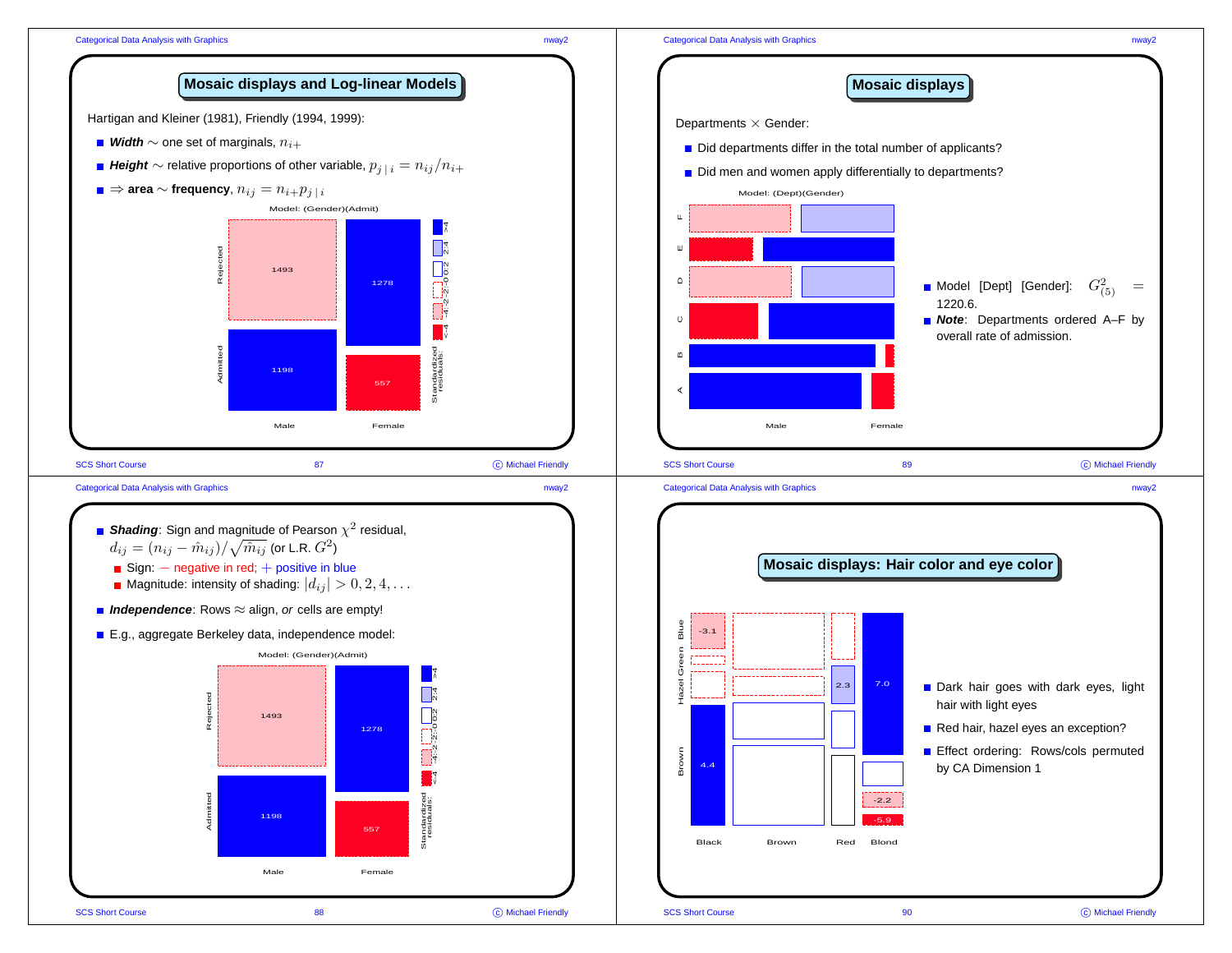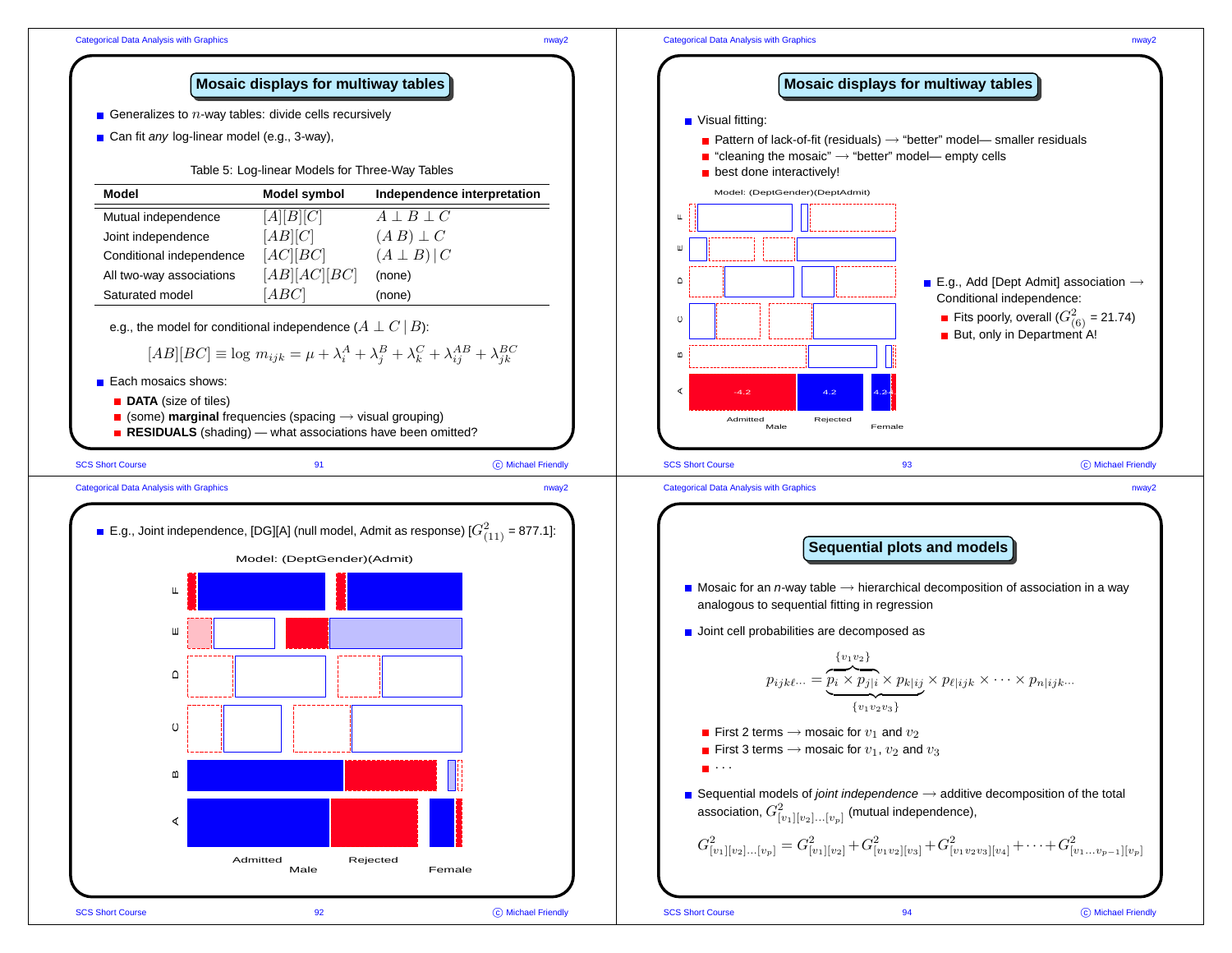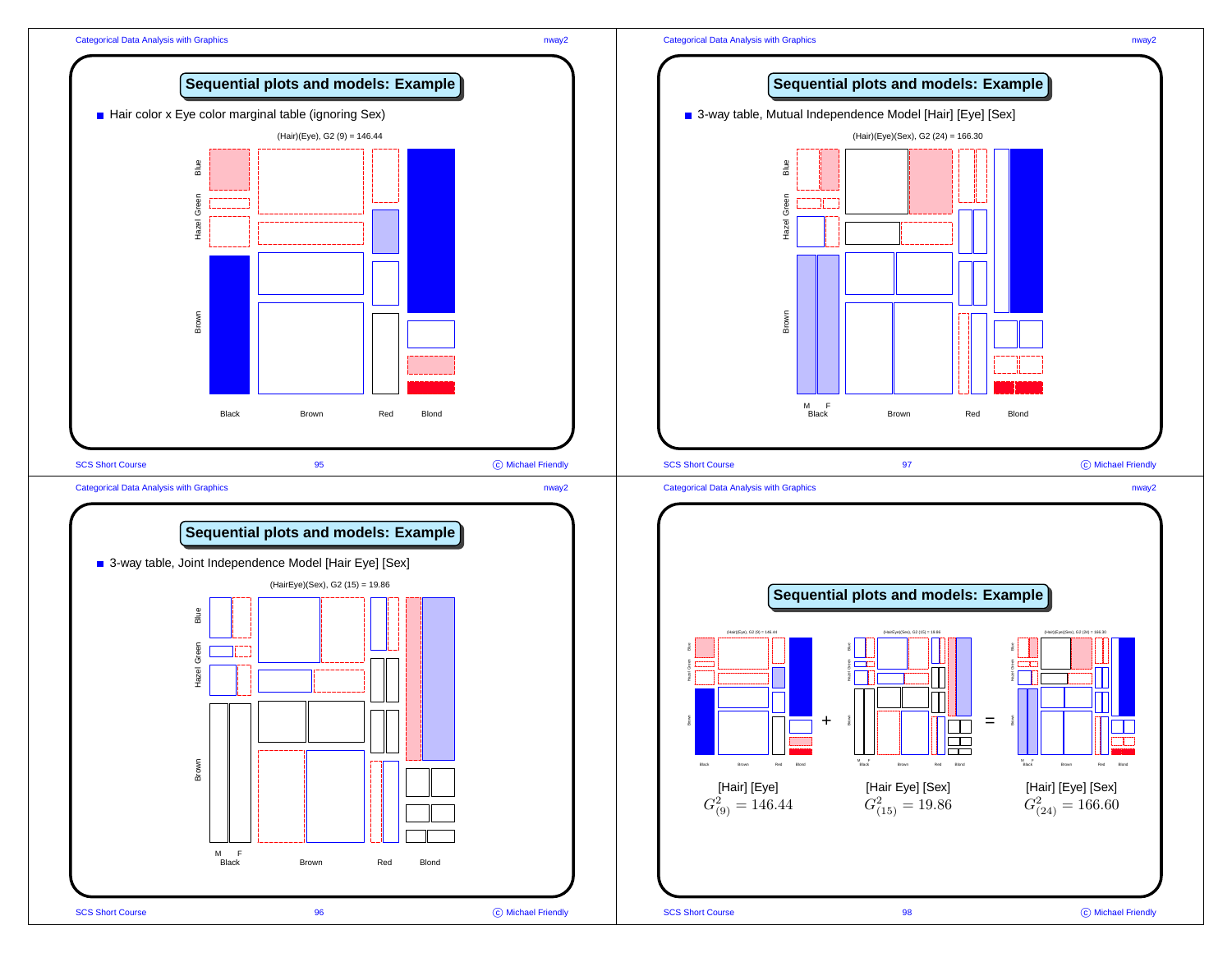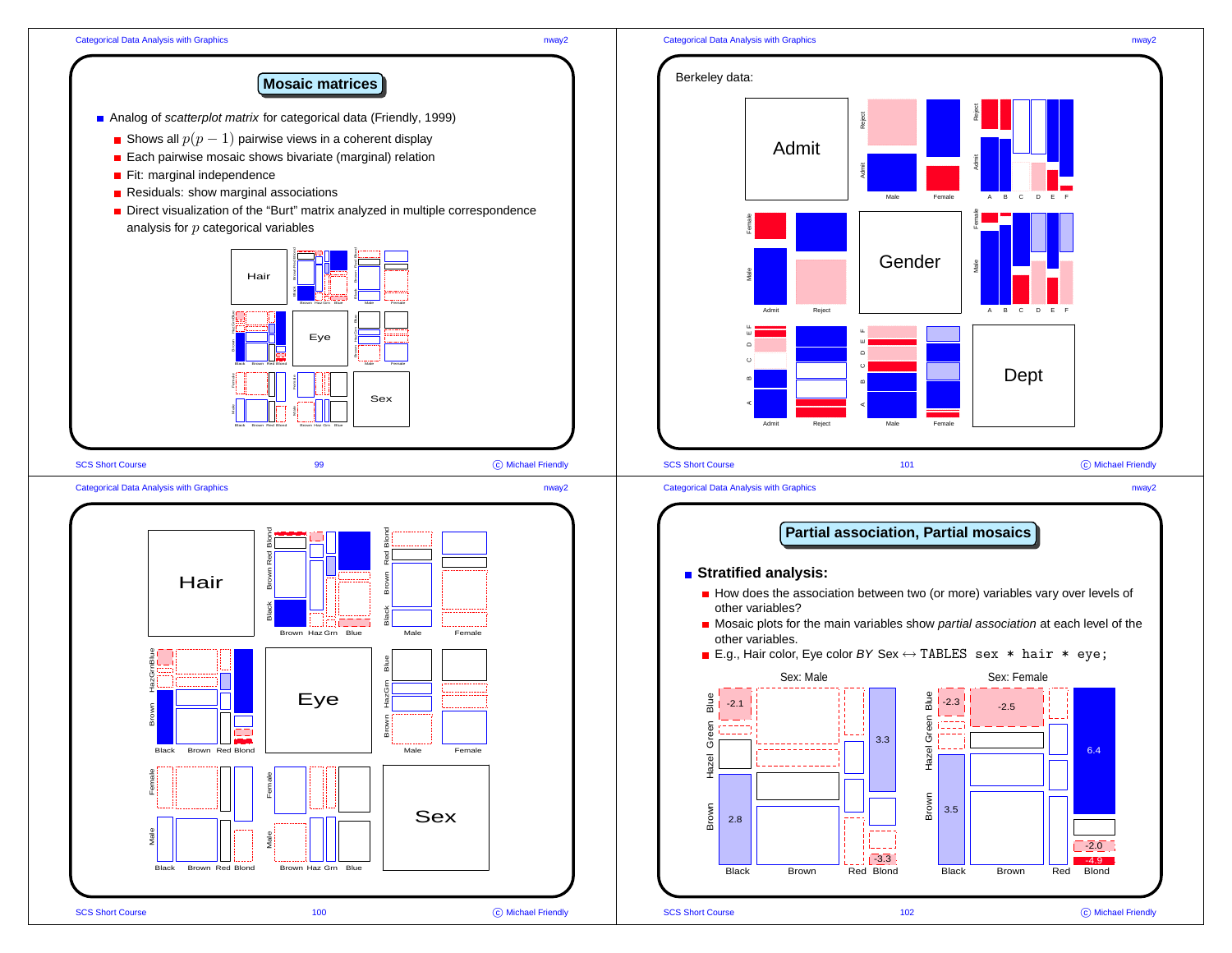

## Categorical Data Analysis with Graphics mossoft

C Michael Friendly

C Michael Friendly

 $\Box$ 



## **Stratified analysis:**

■ For models of partial independence,  $A \perp B$  at each level of (controlling for)  $C$  $A \perp B \mid C_k$ , partial  $G^2$ s add to the overall  $G^2$  for conditional independence,

$$
G_{A\perp B\,\vert\, C}^2 = \sum_k G_{A\perp B\,\vert\, C(k)}^2
$$

Table 6: Partial and Overall conditional tests,  $Hair \perp Eye \mid Sex$ 

| Model                         | df |         | $p$ -value |
|-------------------------------|----|---------|------------|
| $\overline{ Hair } Eye $ Male | 9  | 44.445  | 0.000      |
| $[Hair][Eye]$ Female          | 9  | 112.233 | 0.000      |
| $ Hair [Eye] $ Sex            | 18 | 156.668 | 0.000      |

SCS Short Course 103 C Michael Friendly SCS Short Course 105 Categorical Data Analysis with Graphics nway2 Categorical Data Analysis with Graphics mossoft Mosaic Displays - Netscape Eile Edit View Go Communicator Help Mosaic Displays This page provides a web interface to the Mosaic Display a graphical method for the analysis of multi-way frequency tables. If your browser understands JavaScript, you'll be able to interact a bit with the graphics. Before proceeding, you will probably want to know the answers to Using the forms provided, you can: these questions: **Software for Mosaic Displays** . Analyze one of several sample data sets 1. What is a Mosaic Display? · Upload a data file to be analyzed [Not all 2. How should my data be setup? browsers handle file uploads correctly.] 3. What do those options do? **Demonstration web applet**: · Enter your data into a web form 4. How do you do this? http://www.math.yorku.ca/SCS/Online/mosaics/ ■ Runs the *current* version of mosaics via a cqi-script Choose a Data Source ■ Can run *sample data*, *upload* a data file, *enter* data in a form. Select a sample dataset if you chose "Use Sample data". You can browse the sample datasets first in a new window. Choose model fitting and display options (not all supported). Sample datasets C Enter data in form HairEyeSex Data  $\overline{\mathbf{x}}$ View sample datasets  $\mathbb C$  Upload a file Abortion Opinion Data © Use Sample data HairEveSex Data Divorce Data Employment Status Data Titanic Data Berkeley Admission Data Infection in cesarean births Linux<sub>1</sub> S (Version 1.28) by Michael Friendly Suicide Data ndly@yorku.ca HairEye Data Heart Disease Data Document: Done  $\Rightarrow$   $\frac{1}{2}$   $\Rightarrow$   $\frac{1}{2}$   $\Rightarrow$   $\frac{1}{2}$   $\Rightarrow$   $\frac{1}{2}$   $\Rightarrow$   $\frac{1}{2}$   $\Rightarrow$   $\frac{1}{2}$  $P = D =$ SCS Short Course 104 C Michael Friendly SCS Short Course 106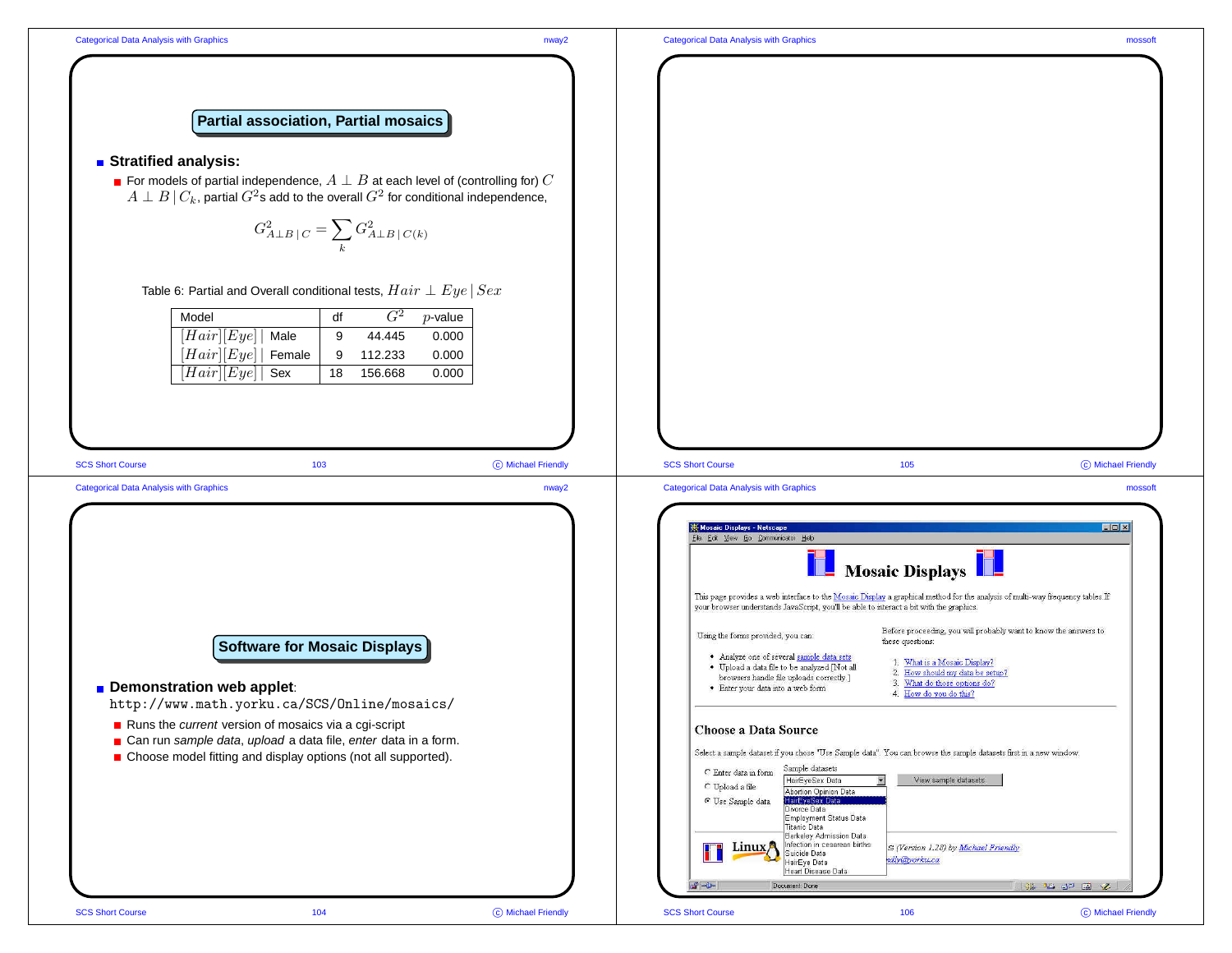| Mosaic Displays - Netscape<br>$\Box$ D x<br>File Edit View Go Communicator Help<br>Mosaic Displays<br><b>Software for Mosaic Displays</b><br><b>Analysis Options</b><br>Macro interface: mosaic macro, table macro, mosmat macro<br>Variable order:<br>from data<br>Fit Type:<br><b>JOINT</b><br>$\overline{\mathbf{z}}$<br>$\blacksquare$ mosaic macro<br>Residual Type: GF v<br>from data<br>Level order:<br>■ Easiest to use:<br>• Direct input from a SAS dataset<br><b>Display Options</b><br>• No knowledge of SAS/IML required<br>• Reorder table variables; collapse, reorder table levels with table macro<br>Split directions: V H<br>Simplex<br>Font:<br>• Convenient interface to partial mosaics $(BY=)$<br>Text height: $1.5$<br>Image size (in.): $ 4 - \tau $<br>$\blacksquare$ table macro<br>Add to title: $\Box$ Model $G^2 \Box$ Model formula<br>Create frequency table from raw data<br>Residuals Positive<br>Negative<br>Collapse, reorder table categories<br>$R$ ed $\overline{z}$<br>Blue<br>Color<br>Re-code table categories using SAS formats, e.g., 1='Male' 2='Female'<br>$HLS =$<br>$HLS =$<br>$\overline{F11}$<br>GetData Reset<br>mosmat macro<br>Mosaic matrices— analog of scatterplot matrix (Friendly, 1999)<br><b>SAS</b> MOSAICS (Version 1.28) by <u>Michael Friendly</u><br><b>POWERED</b> <i>Email: friendly@yorkst.co</i><br>Linux <sub>1</sub><br>Email: friendly@vorku.ca<br>三洋 化 心包 国<br>$\rightarrow -$<br>Document: Done<br>z<br>107<br>C Michael Friendly<br><b>SCS Short Course</b><br>109<br>C Michael Friendly<br><b>SCS Short Course</b><br><b>Categorical Data Analysis with Graphics</b><br><b>Categorical Data Analysis with Graphics</b><br>mossoft<br>mossoft<br>mosaic macro example: Berkeley data<br>berkeley.sas<br>title 'Berkeley Admissions data';<br>Software for Mosaic Displays<br>proc format;<br>value admit 1="Admitted" 0="Rejected"<br>value dept $1 = "A" 2 = "B" 3 = "C" 4 = "D" 5 = "E" 6 = "F";$<br>■ SAS software & documentation:<br>value $sex$ 'M'='Male' 'F'='Female';<br>data berkeley;<br>http://www.math.yorku.ca/SCS/mosaics.html<br>do dept = $1$ to $6$ ;<br>http://www.math.yorku.ca/SCS/vcd/<br>do gender = $'M', 'F';$<br>do admit = $1, 0;$<br><b>Examples:</b> Many in VCD and on web site<br>input freq @@;<br>output;<br><b>B SAS/IML modules:</b> mosaics.sas SAS/IML program<br>end; end; end;<br>$/* -- Male -- - Female-*/$<br>13<br>Enter frequency table directly in SAS/IML, or read from a SAS dataset.<br>/* Admit Rej Admit Rej */<br>14<br>Most flexible:<br>datalines;<br>15<br>512 313<br>• Select, collapse, reorder, re-label table levels using SAS/IML statements<br>19 /* Dept $A *$<br>89<br>16<br>353 207<br>17<br>$8 / *$<br>$B \neq$<br>• Specify structural 0s, fit specialized models (e.g., quasi-independence)<br>120 205<br>202<br>391 /*<br>$C \ast/$<br>18<br>• Interface to models fit using PROC GENMOD<br>138 279<br>$244 / *$<br>131<br>$D \neq$<br>19<br>53 138<br>94<br>$299 / *$<br>$E \neq$<br>20<br>$F \ast /$<br>22 351<br>$24 \quad 317 \quad /*$<br>$21\,$ | <b>Categorical Data Analysis with Graphics</b> | mossoft | <b>Categorical Data Analysis with Graphics</b> | mossoft |
|-----------------------------------------------------------------------------------------------------------------------------------------------------------------------------------------------------------------------------------------------------------------------------------------------------------------------------------------------------------------------------------------------------------------------------------------------------------------------------------------------------------------------------------------------------------------------------------------------------------------------------------------------------------------------------------------------------------------------------------------------------------------------------------------------------------------------------------------------------------------------------------------------------------------------------------------------------------------------------------------------------------------------------------------------------------------------------------------------------------------------------------------------------------------------------------------------------------------------------------------------------------------------------------------------------------------------------------------------------------------------------------------------------------------------------------------------------------------------------------------------------------------------------------------------------------------------------------------------------------------------------------------------------------------------------------------------------------------------------------------------------------------------------------------------------------------------------------------------------------------------------------------------------------------------------------------------------------------------------------------------------------------------------------------------------------------------------------------------------------------------------------------------------------------------------------------------------------------------------------------------------------------------------------------------------------------------------------------------------------------------------------------------------------------------------------------------------------------------------------------------------------------------------------------------------------------------------------------------------------------------------------------------------------------------------------------------------------------------------------------------------------------------------------------------------------------------------------------------------------------------------------------------------------------------------------------------------------------------------------------------------------------------------------------------------------------------------------------------------|------------------------------------------------|---------|------------------------------------------------|---------|
|                                                                                                                                                                                                                                                                                                                                                                                                                                                                                                                                                                                                                                                                                                                                                                                                                                                                                                                                                                                                                                                                                                                                                                                                                                                                                                                                                                                                                                                                                                                                                                                                                                                                                                                                                                                                                                                                                                                                                                                                                                                                                                                                                                                                                                                                                                                                                                                                                                                                                                                                                                                                                                                                                                                                                                                                                                                                                                                                                                                                                                                                                                     |                                                |         |                                                |         |
|                                                                                                                                                                                                                                                                                                                                                                                                                                                                                                                                                                                                                                                                                                                                                                                                                                                                                                                                                                                                                                                                                                                                                                                                                                                                                                                                                                                                                                                                                                                                                                                                                                                                                                                                                                                                                                                                                                                                                                                                                                                                                                                                                                                                                                                                                                                                                                                                                                                                                                                                                                                                                                                                                                                                                                                                                                                                                                                                                                                                                                                                                                     |                                                |         |                                                |         |
|                                                                                                                                                                                                                                                                                                                                                                                                                                                                                                                                                                                                                                                                                                                                                                                                                                                                                                                                                                                                                                                                                                                                                                                                                                                                                                                                                                                                                                                                                                                                                                                                                                                                                                                                                                                                                                                                                                                                                                                                                                                                                                                                                                                                                                                                                                                                                                                                                                                                                                                                                                                                                                                                                                                                                                                                                                                                                                                                                                                                                                                                                                     |                                                |         |                                                |         |
|                                                                                                                                                                                                                                                                                                                                                                                                                                                                                                                                                                                                                                                                                                                                                                                                                                                                                                                                                                                                                                                                                                                                                                                                                                                                                                                                                                                                                                                                                                                                                                                                                                                                                                                                                                                                                                                                                                                                                                                                                                                                                                                                                                                                                                                                                                                                                                                                                                                                                                                                                                                                                                                                                                                                                                                                                                                                                                                                                                                                                                                                                                     |                                                |         | $22 \mid$ ;                                    |         |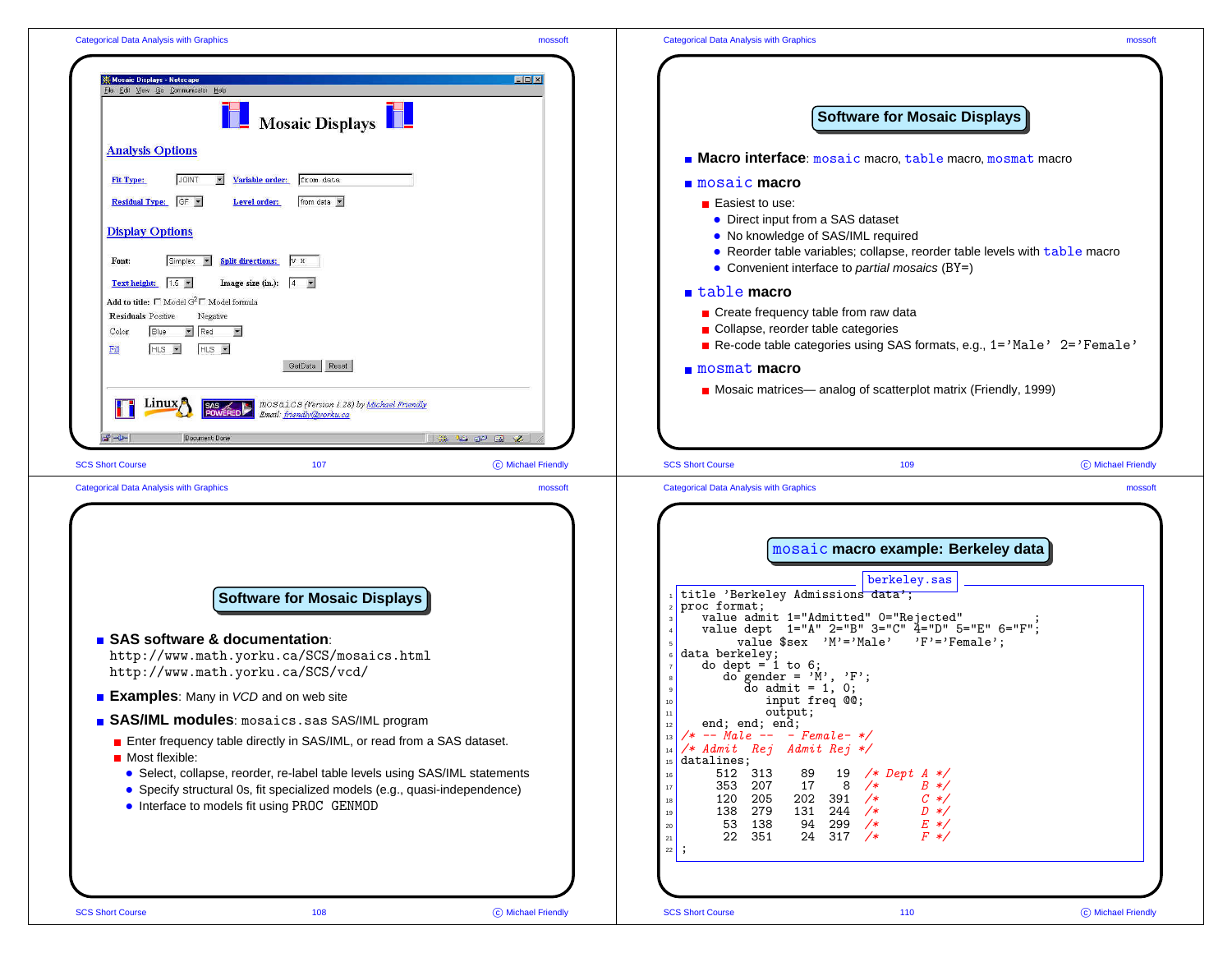

|                                                | dept                                                                                                                   | gender                                                                                                                                                                                      | admit                                                                                                                                    | freq                                                                                                                                                        |                    |
|------------------------------------------------|------------------------------------------------------------------------------------------------------------------------|---------------------------------------------------------------------------------------------------------------------------------------------------------------------------------------------|------------------------------------------------------------------------------------------------------------------------------------------|-------------------------------------------------------------------------------------------------------------------------------------------------------------|--------------------|
|                                                | 1<br>1<br>$\mathbf{1}$<br>$\mathbf 1$<br>22223334<br>$\frac{4}{4}$<br>4<br>5<br>5<br>5<br>5<br>6<br>6<br>$\frac{6}{6}$ | M<br>M<br>$\rm F$<br>$\rm F$<br>M<br>M<br>$\rm F$<br>F<br>M<br>M<br>$\rm F$<br>$\rm F$<br>M<br>M<br>$\rm F$<br>$\overline{F}$<br>M<br>M<br>F<br>$\mathbf F$<br>M<br>M<br>$\rm F$<br>$\rm F$ | 1<br>0<br>1<br>$\mathbf 0$<br>1<br>0<br>1<br>$\mathbf 0$<br>1<br>0<br>1<br>0<br>1<br>0<br>1<br>0<br>1<br>0<br>1<br>0<br>1<br>0<br>1<br>0 | 512<br>313<br>89<br>19<br>353<br>207<br>17<br>8<br>120<br>205<br>202<br>391<br>138<br>279<br>131<br>244<br>53<br>138<br>94<br>299<br>22<br>351<br>24<br>317 |                    |
| <b>SCS Short Course</b>                        |                                                                                                                        |                                                                                                                                                                                             | 111                                                                                                                                      |                                                                                                                                                             | C Michael Friendly |
| <b>Categorical Data Analysis with Graphics</b> |                                                                                                                        |                                                                                                                                                                                             |                                                                                                                                          |                                                                                                                                                             | mossoft            |



C Michael Friendly

SCS Short Course 112

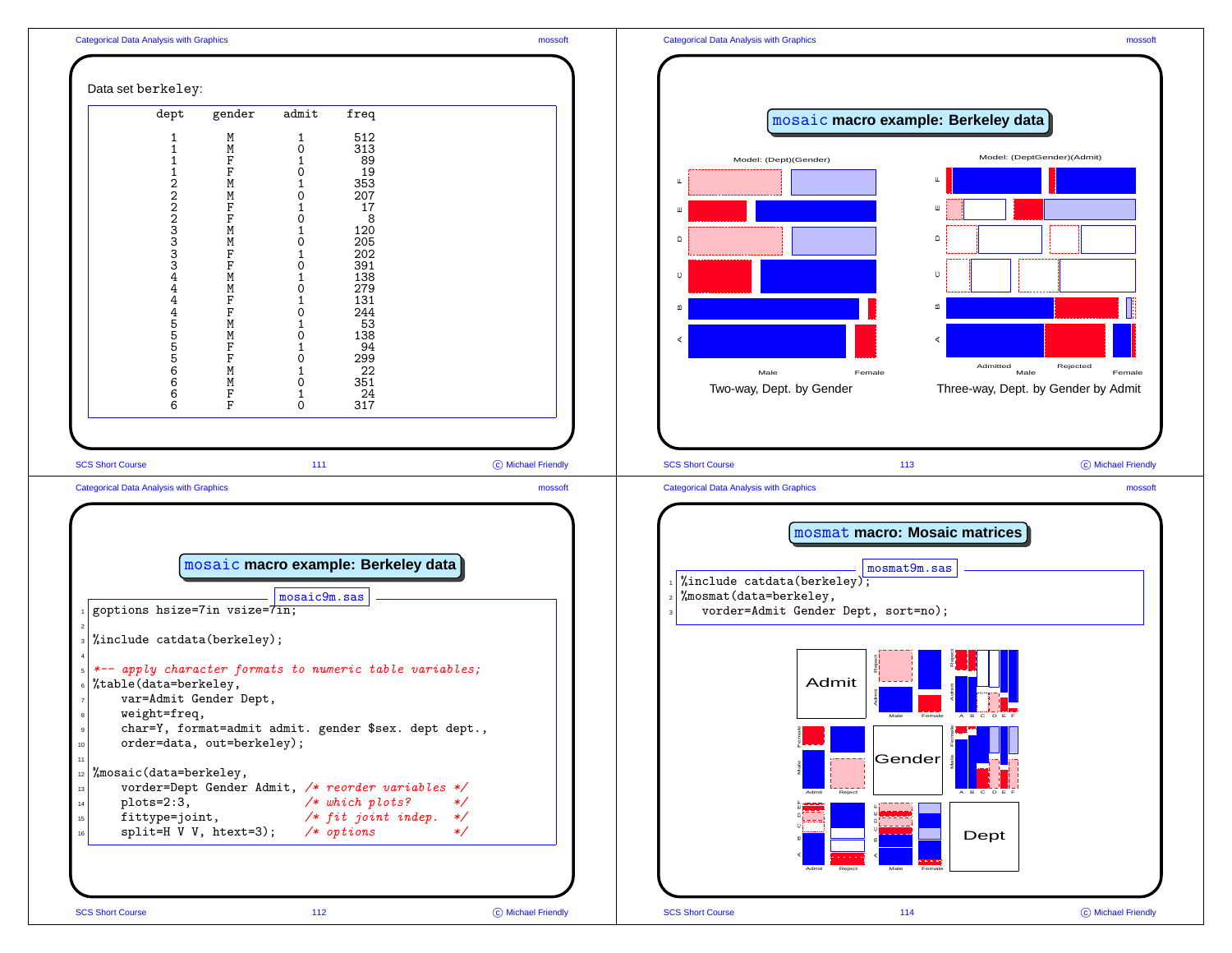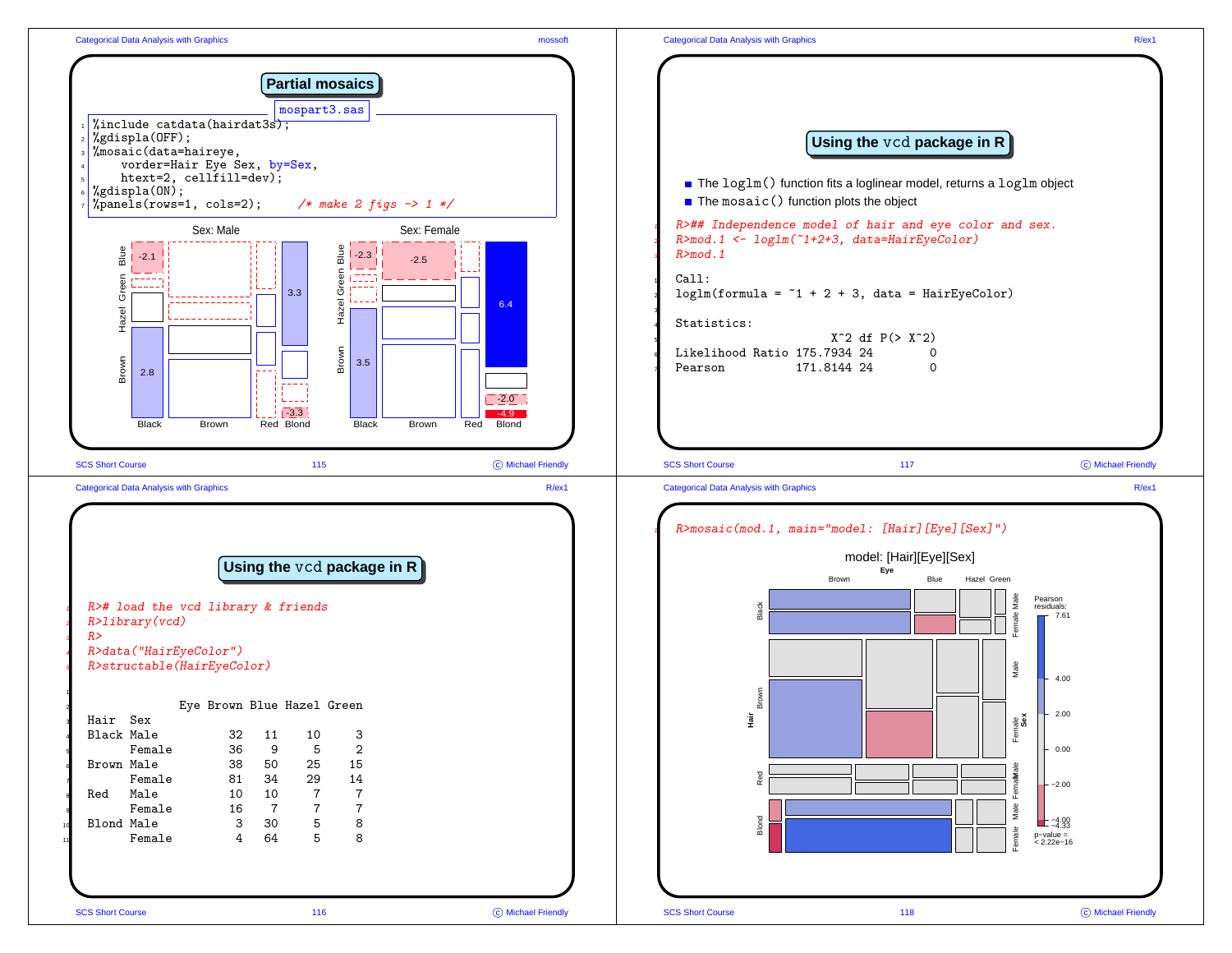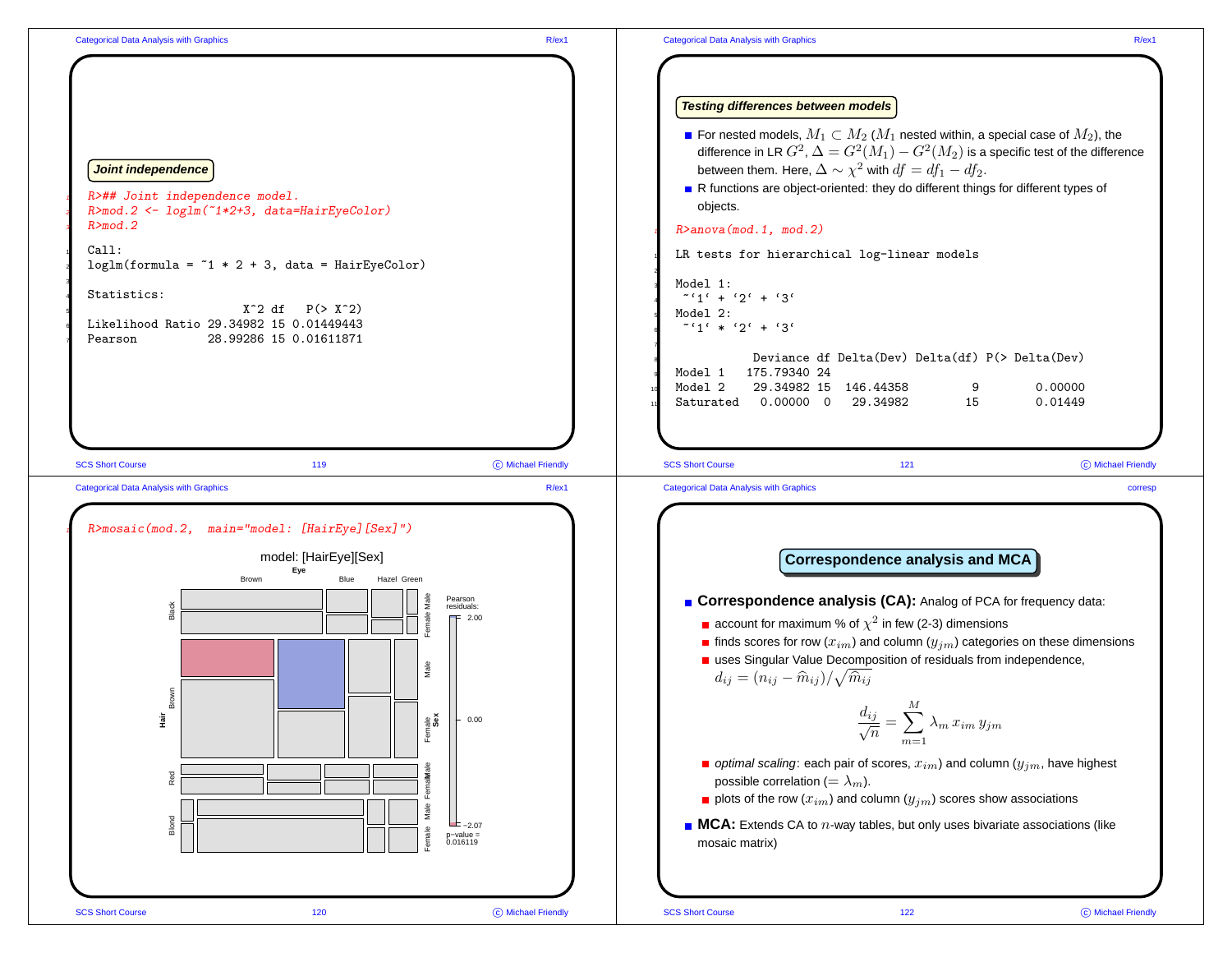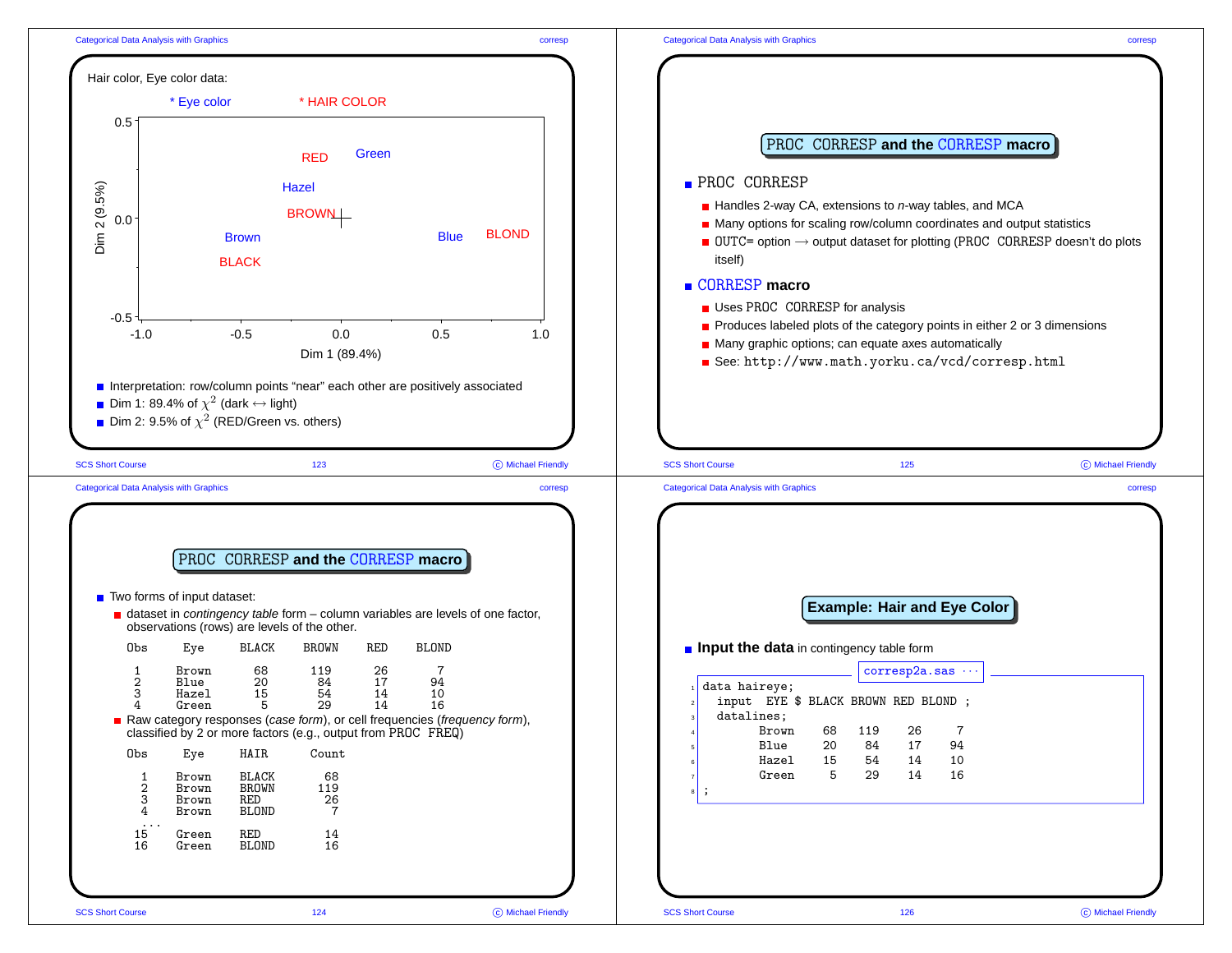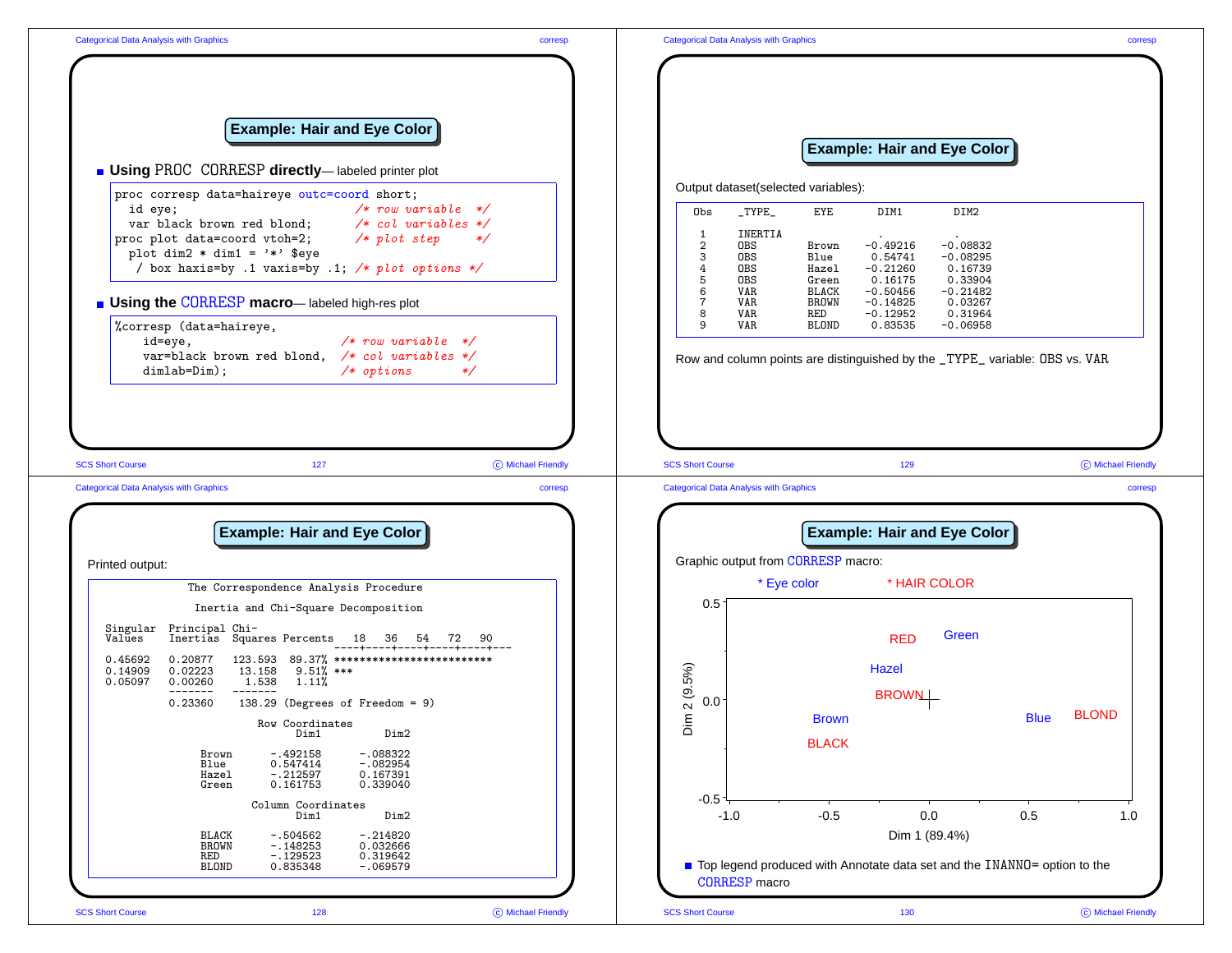

**Multi-way tables**

## **Example: Suicide Rates**

| <b>Bracking approach:</b> van der Heijden and de Leeuw (1985)-                                                                                                                                                                                                                                                          |                    |                         |                                                     |                                                                                                                                                                                                                                                                                                                                                                                               |                   |                                         |                                                                                                                                               |     |                    |
|-------------------------------------------------------------------------------------------------------------------------------------------------------------------------------------------------------------------------------------------------------------------------------------------------------------------------|--------------------|-------------------------|-----------------------------------------------------|-----------------------------------------------------------------------------------------------------------------------------------------------------------------------------------------------------------------------------------------------------------------------------------------------------------------------------------------------------------------------------------------------|-------------------|-----------------------------------------|-----------------------------------------------------------------------------------------------------------------------------------------------|-----|--------------------|
| <b>n</b> three-way table, of size $I \times J \times K$ can be sliced and stacked as a two-way                                                                                                                                                                                                                          |                    |                         |                                                     | Suicide rates in West Germany, by Age, Sex and Method of suicide                                                                                                                                                                                                                                                                                                                              |                   |                                         |                                                                                                                                               |     |                    |
| table, of size $(I \times J) \times K$                                                                                                                                                                                                                                                                                  |                    |                         | Sex Age                                             | POISON                                                                                                                                                                                                                                                                                                                                                                                        | GAS               | HANG                                    | <b>DROWN</b>                                                                                                                                  | GUN | <b>JUMP</b>        |
| (1 J)x K table<br>I x J x K table                                                                                                                                                                                                                                                                                       |                    | M                       | $10 - 20$                                           | 1160                                                                                                                                                                                                                                                                                                                                                                                          | 335               | 1524                                    | 67                                                                                                                                            | 512 | 189                |
|                                                                                                                                                                                                                                                                                                                         |                    | М                       | $25 - 35$                                           | 2823                                                                                                                                                                                                                                                                                                                                                                                          | 883               | 2751                                    | 213                                                                                                                                           | 852 | 366                |
|                                                                                                                                                                                                                                                                                                                         |                    | M                       | $40 - 50$                                           | 2465                                                                                                                                                                                                                                                                                                                                                                                          | 625               | 3936                                    | 247                                                                                                                                           | 875 | 244                |
|                                                                                                                                                                                                                                                                                                                         |                    | M                       | $55 - 65$                                           | 1531                                                                                                                                                                                                                                                                                                                                                                                          | 201               | 3581                                    | 207                                                                                                                                           | 477 | 273                |
|                                                                                                                                                                                                                                                                                                                         |                    |                         | $70 - 90$<br>M                                      | 938                                                                                                                                                                                                                                                                                                                                                                                           | 45                | 2948                                    | 212                                                                                                                                           | 229 | 268                |
|                                                                                                                                                                                                                                                                                                                         |                    |                         |                                                     |                                                                                                                                                                                                                                                                                                                                                                                               |                   |                                         |                                                                                                                                               |     |                    |
|                                                                                                                                                                                                                                                                                                                         |                    | F                       | $10 - 20$                                           | 921                                                                                                                                                                                                                                                                                                                                                                                           | 40                | 212                                     | 30                                                                                                                                            | 25  | 131                |
|                                                                                                                                                                                                                                                                                                                         |                    | F                       | $25 - 35$                                           | 1672                                                                                                                                                                                                                                                                                                                                                                                          | 113               | 575                                     | 139                                                                                                                                           | 64  | 276                |
| κ                                                                                                                                                                                                                                                                                                                       |                    | F                       | $40 - 50$                                           | 2224                                                                                                                                                                                                                                                                                                                                                                                          | 91                | 1481                                    | 354                                                                                                                                           | 52  | 327                |
|                                                                                                                                                                                                                                                                                                                         |                    | F                       | $55 - 65$                                           | 2283                                                                                                                                                                                                                                                                                                                                                                                          | 45                | 2014                                    | 679                                                                                                                                           | 29  | 388                |
| Κ                                                                                                                                                                                                                                                                                                                       |                    | F                       | 70-90                                               | 1548                                                                                                                                                                                                                                                                                                                                                                                          | 29                | 1355                                    | 501                                                                                                                                           | 3   | 383                |
| ■ The variables combined are treated "interactively"                                                                                                                                                                                                                                                                    |                    |                         |                                                     | ■ CA of the [Age Sex] by [Method] table:                                                                                                                                                                                                                                                                                                                                                      |                   |                                         |                                                                                                                                               |     |                    |
| ■ Each way of stacking corresponds to a loglinear model<br>• $(I \times J) \times K \rightarrow$ [AB][C]                                                                                                                                                                                                                |                    |                         |                                                     | Shows associations between the Age-Sex combinations and Method                                                                                                                                                                                                                                                                                                                                |                   |                                         |                                                                                                                                               |     |                    |
| • $I \times (J \times K) \rightarrow [A][BC]$                                                                                                                                                                                                                                                                           |                    |                         |                                                     | In Ignores association between Age and Sex                                                                                                                                                                                                                                                                                                                                                    |                   |                                         |                                                                                                                                               |     |                    |
| • $J \times (I \times K) \rightarrow [B][AC]$                                                                                                                                                                                                                                                                           |                    |                         |                                                     |                                                                                                                                                                                                                                                                                                                                                                                               |                   |                                         |                                                                                                                                               |     |                    |
|                                                                                                                                                                                                                                                                                                                         |                    |                         |                                                     |                                                                                                                                                                                                                                                                                                                                                                                               |                   |                                         |                                                                                                                                               |     |                    |
| <b>SCS Short Course</b><br>131                                                                                                                                                                                                                                                                                          | C Michael Friendly | <b>SCS Short Course</b> |                                                     |                                                                                                                                                                                                                                                                                                                                                                                               |                   | 133                                     |                                                                                                                                               |     | © Michael Friendly |
| <b>Categorical Data Analysis with Graphics</b>                                                                                                                                                                                                                                                                          | corresp            |                         | <b>Categorical Data Analysis with Graphics</b>      |                                                                                                                                                                                                                                                                                                                                                                                               |                   |                                         |                                                                                                                                               |     | corresp            |
| <b>Multi-way tables: Stacking</b><br>PROC CORRESP: Use TABLES statement and option CROSS=ROW or<br>CROSS=COL. E.g., for model [A B] [C],<br>proc corresp cross=row;<br>tables A B, C;<br>weight count;<br>■ CORRESP macro: Can use / instead of,<br>%corresp(<br>options=cross=row,<br>tables=A B/ C,<br>weight count); |                    | Output:                 | $*--$ equate axes!;<br>Values<br>0.32138<br>0.23736 | $\frac{1}{2}$ unclude catdata(suicide);<br>$_3$ axis1 order=(-.7 to .7 by .7) length=6.5 in label=(a=90 r=0);<br>axis2 order= $(-.7 \text{ to } .7 \text{ by } .7)$ length=6.5 in;<br>"corresp(data=suicide, weight=count,<br>tables=%str(age sex, method),<br>options=cross=row short,<br>vaxis=axis1, haxis=axis2);<br>Singular Principal Chi-<br>Inertias<br>0.10328<br>0.05634<br>0.00879 | 2758.41<br>430.55 | suicide $5.s$ as $\cdots$<br>$5.14%$ ** | Inertia and Chi-Square Decomposition<br>Squares Percents 12 24 36<br>$5056.91 60.41%$ ***************************<br>$32.95%$ *************** | 48  | 60                 |
|                                                                                                                                                                                                                                                                                                                         |                    |                         | 0.09378<br>0.04171<br>0.02867                       | 0.00174<br>0.00082                                                                                                                                                                                                                                                                                                                                                                            | 85.17<br>40.24    | 1.02%<br>0.48%                          |                                                                                                                                               |     |                    |
|                                                                                                                                                                                                                                                                                                                         |                    |                         |                                                     | 0.17098                                                                                                                                                                                                                                                                                                                                                                                       |                   |                                         | 8371.28 (Degrees of Freedom = 45)                                                                                                             |     |                    |